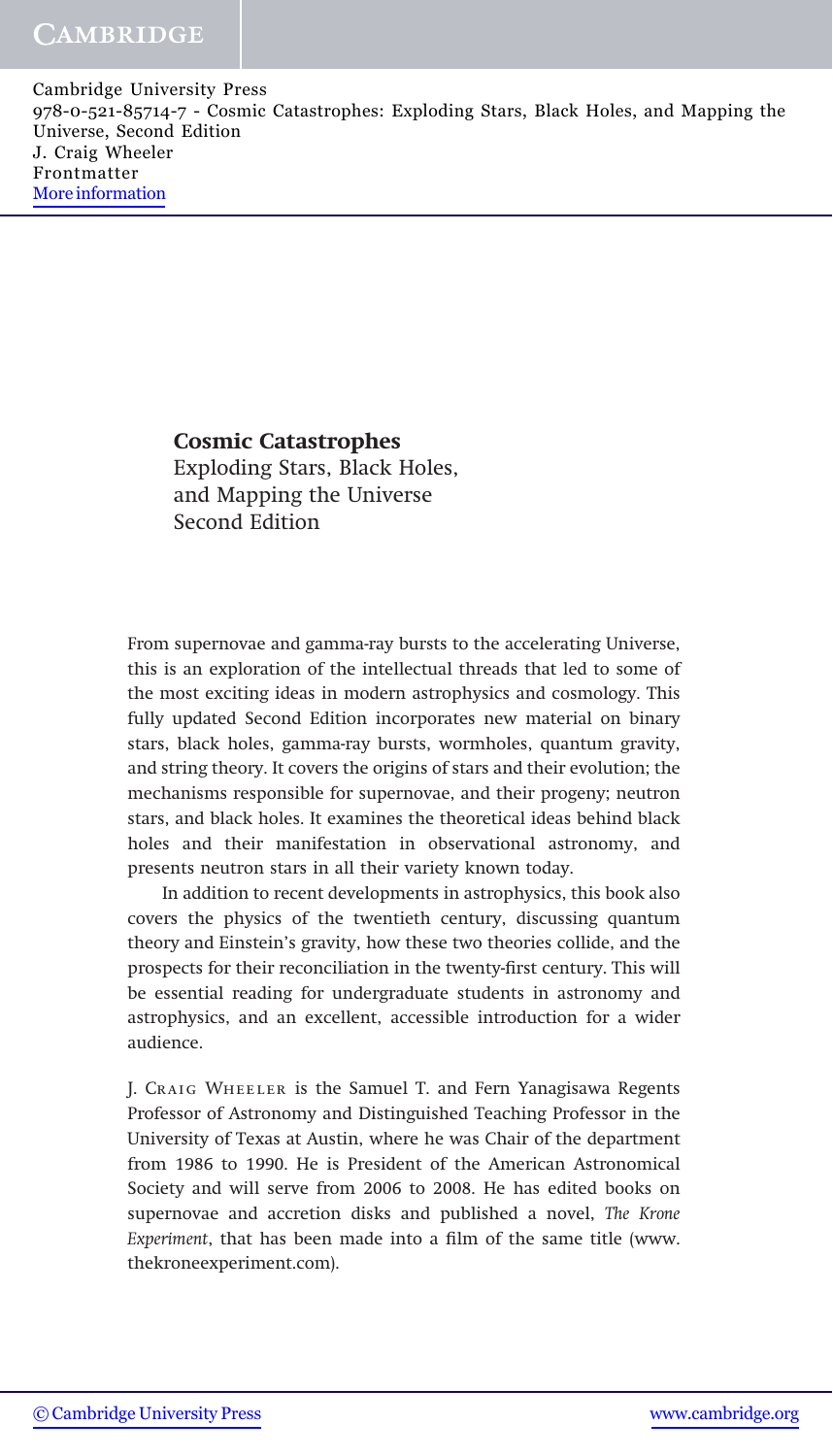# Cosmic Catastrophes

Exploding Stars, Black Holes, and Mapping the Universe Second Edition

..........................................................................................................................

j. craig wheeler

The University of Texas at Austin

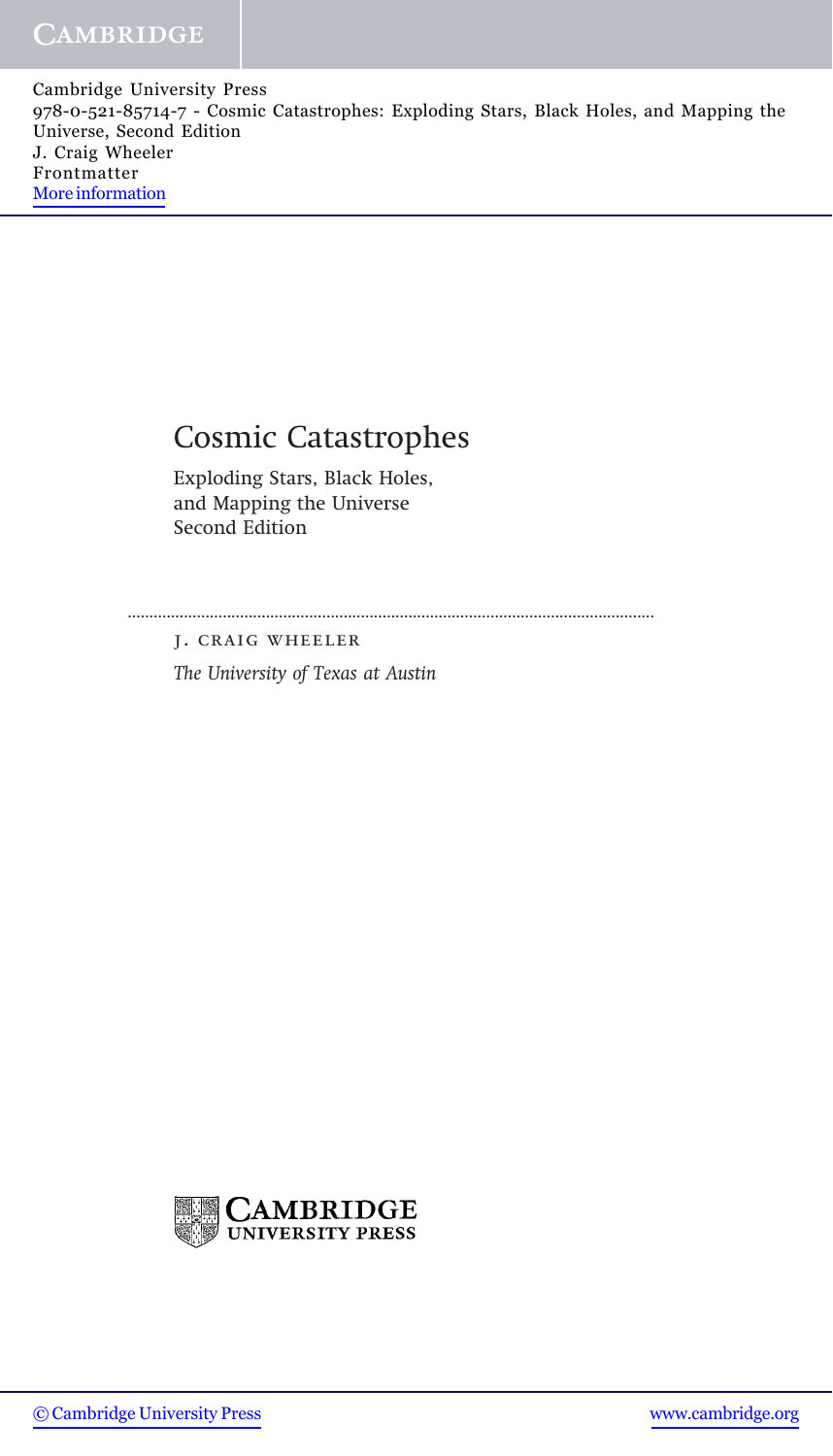| Cambridge University Press |  |                                                                                        |  |
|----------------------------|--|----------------------------------------------------------------------------------------|--|
|                            |  | 978-0-521-85714-7 - Cosmic Catastrophes: Exploding Stars, Black Holes, and Mapping the |  |
| Universe, Second Edition   |  |                                                                                        |  |
| J. Craig Wheeler           |  |                                                                                        |  |
| Frontmatter                |  |                                                                                        |  |
| More information           |  |                                                                                        |  |
|                            |  |                                                                                        |  |

cambridge university press Cambridge, New York, Melbourne, Madrid, Cape Town, Singapore, São Paulo

> Cambridge University Press The Edinburgh Building, Cambridge CB2 2RU, UK

Published in the United States of America by Cambridge University Press, New York

www.cambridge.org Information on this title: www.cambridge.org/9780521857147

#### ª J.C.Wheeler 2007

This publication is in copyright. Subject to statutory exception and to the provisions of relevant collective licensing agreements, no reproduction of any part may take place without the written permission of Cambridge University Press.

#### First published 2007

Printed in the United Kingdom at the University Press, Cambridge

A cataloge record for this publication is available from the British Library

ISBN-13 978-0-521-85714-7 hardback ISBN-10 0-521-85714-7 hardback

Cambridge University Press has no responsibility for the persistence or accuracy of URLs for external or third-party internet websites referred to in this publication, and does not guarantee that any content on such websites is, or will remain, accurate or appropriate.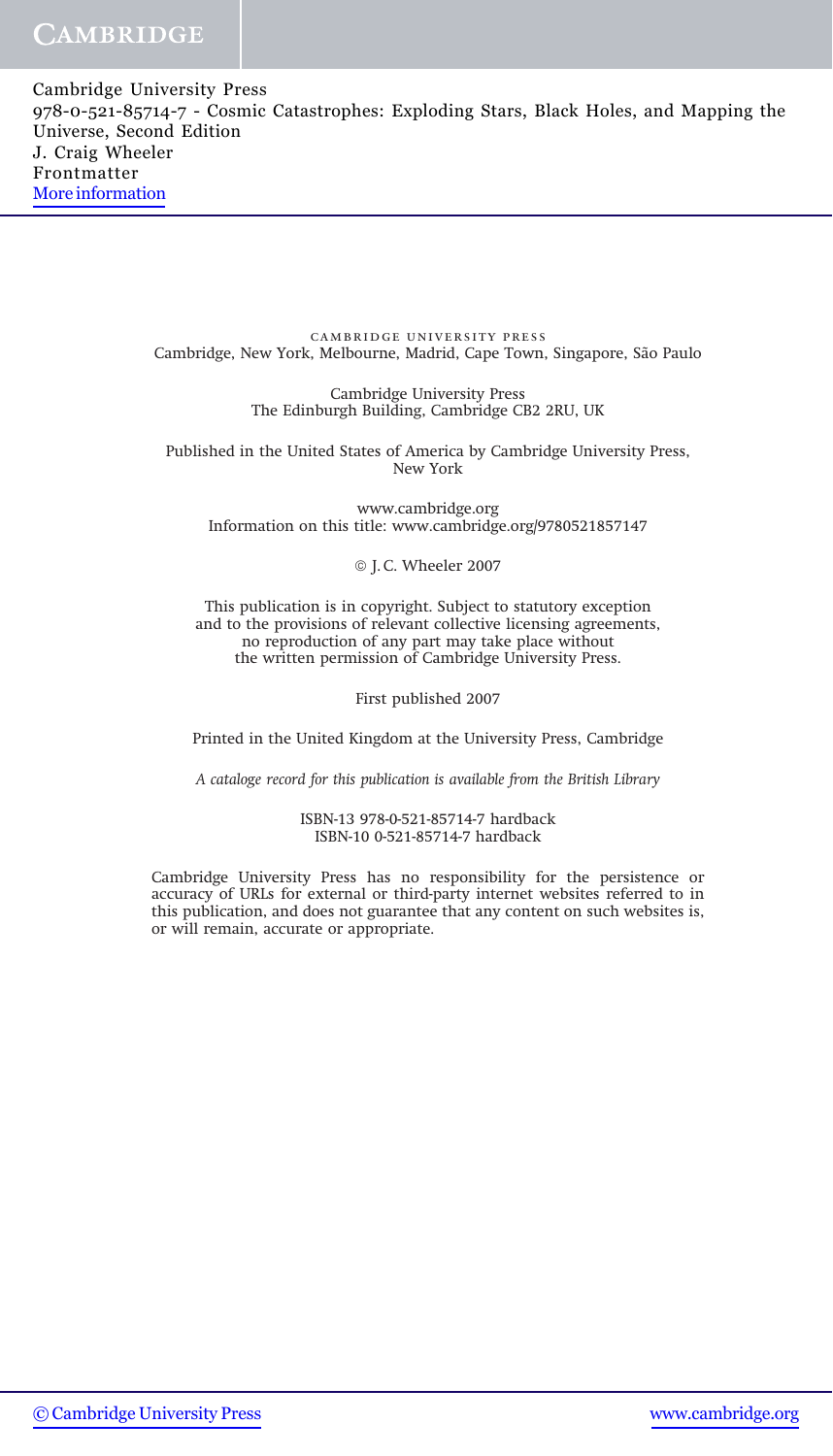To my sons,

Diek W., the scientist,

and J. Robinson, the artist.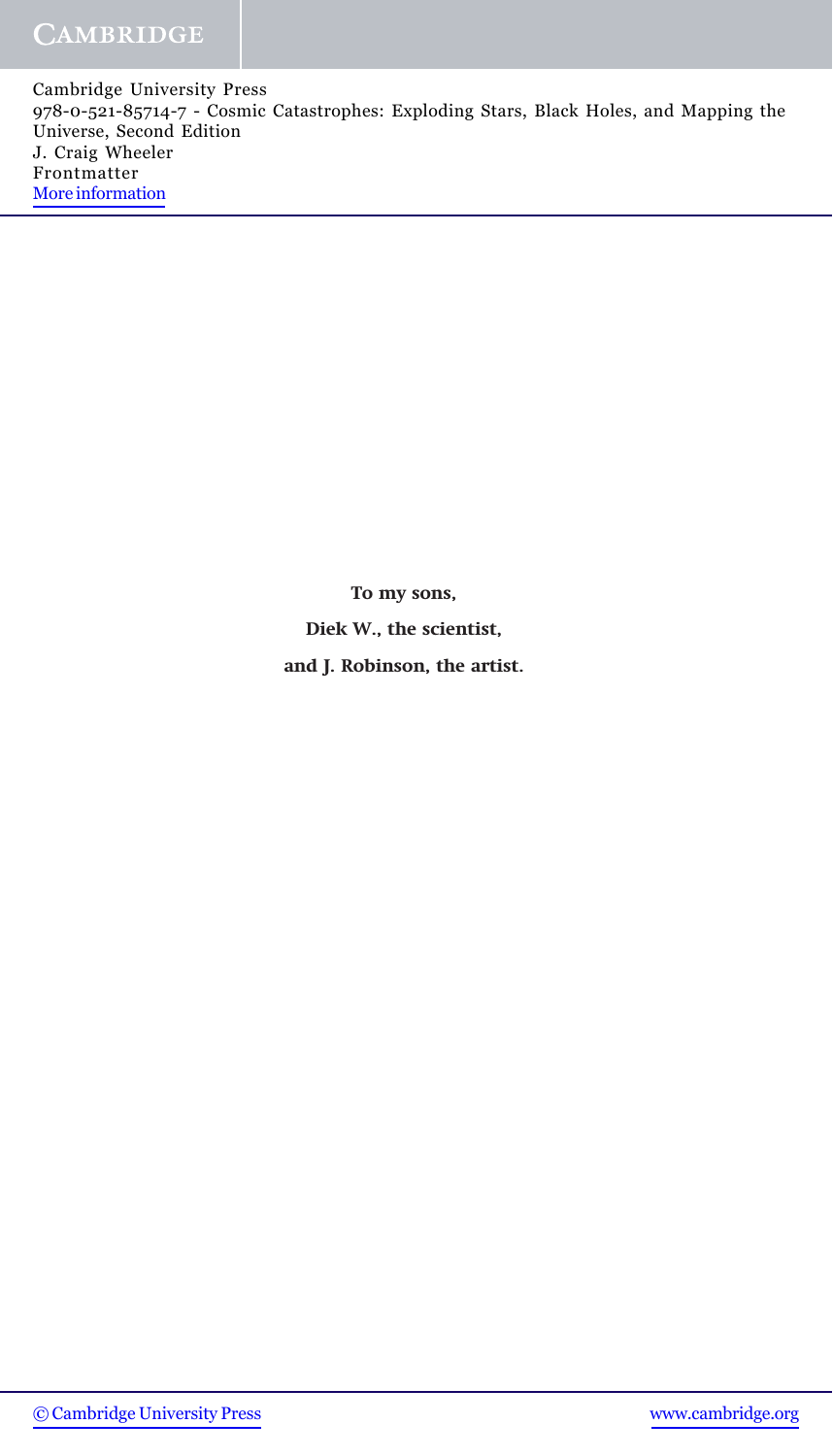| Cambridge University Press                                                             |  |
|----------------------------------------------------------------------------------------|--|
| 978-0-521-85714-7 - Cosmic Catastrophes: Exploding Stars, Black Holes, and Mapping the |  |
| Universe, Second Edition                                                               |  |
| J. Craig Wheeler                                                                       |  |
| Frontmatter                                                                            |  |
| More information                                                                       |  |
|                                                                                        |  |

## Contents

|              | Preface |                                                | page xi      |
|--------------|---------|------------------------------------------------|--------------|
| $\mathbf{1}$ |         | Setting the stage: star formation and hydrogen |              |
|              |         | burning in single stars                        | $\mathbf{1}$ |
|              | 1.1     | Introduction                                   | $\mathbf{1}$ |
|              | 1.2     | Background                                     | $\mathbf{2}$ |
|              |         | 1.3 Evolution                                  | 16           |
| $\mathbf{2}$ |         | Stellar death: the inexorable grip of gravity  | 27           |
|              | 2.1     | Red giants                                     | 27           |
|              | 2.2     | Stellar winds                                  | 32           |
|              |         | 2.3 Quantum deregulation                       | 35           |
|              | 2.4     | Core collapse                                  | 37           |
|              | 2.5     | Transfiguration                                | 39           |
| 3            |         | Dancing with stars: binary stellar evolution   | 42           |
|              | 3.1     | Multiple stars                                 | 42           |
|              | 3.2     | Stellar orbits                                 | 43           |
|              | 3.3     | Roche lobes: the cult symbol                   | 44           |
|              | 3.4     | The first stage of binary evolution: the       |              |
|              |         | Algol paradox                                  | 46           |
|              | 3.5     | Mass transfer                                  | 47           |
|              | 3.6     | Large separation                               | 50           |
|              | 3.7     | Small separation                               | 50           |
|              | 3.8     | Evolution of the second star                   | 51           |
|              | 3.9     | Common-envelope phase                          | 52           |
|              | 3.10    | Gravitational radiation                        | 54           |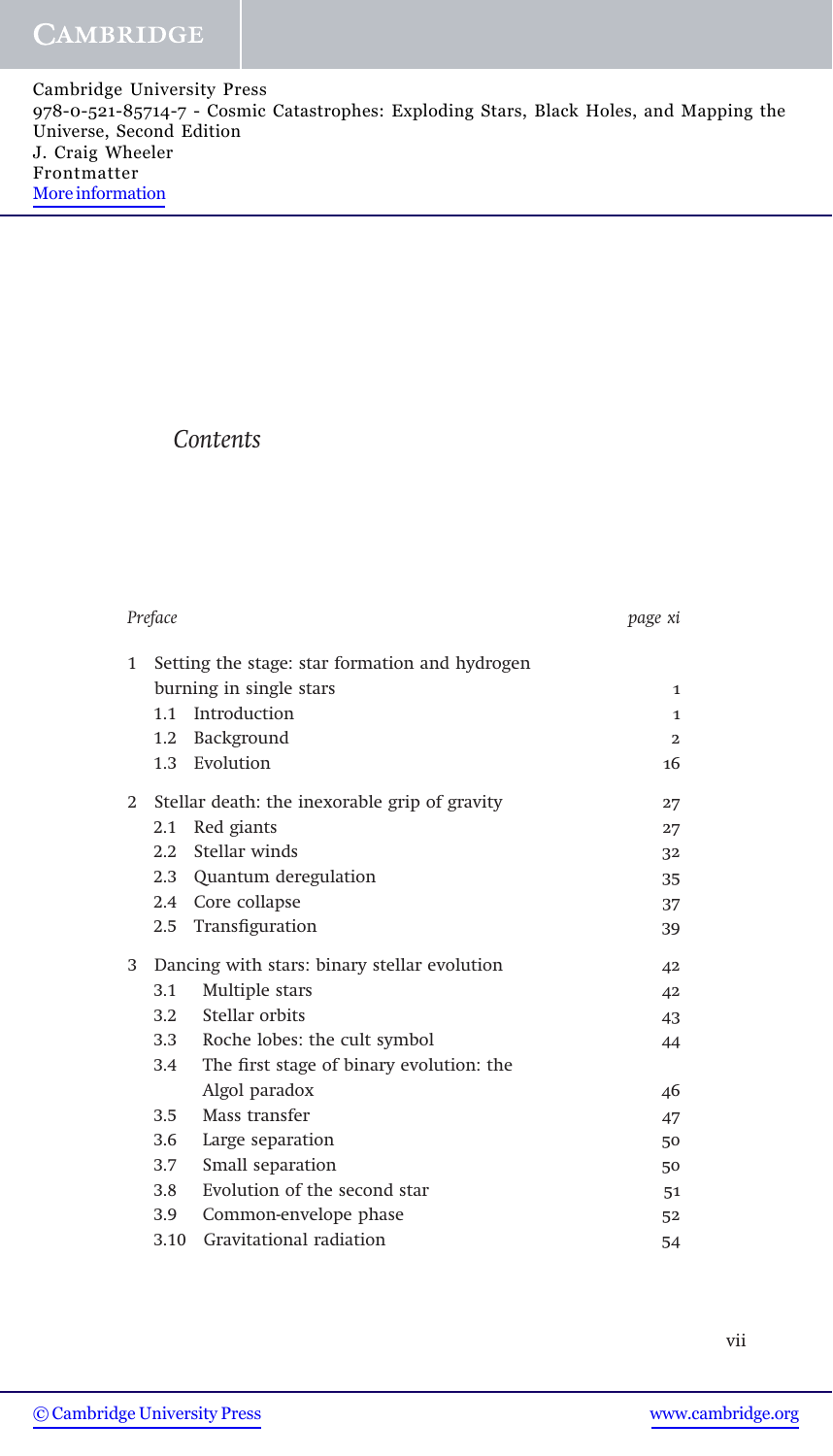| Cambridge University Press                                                             |  |  |
|----------------------------------------------------------------------------------------|--|--|
| 978-0-521-85714-7 - Cosmic Catastrophes: Exploding Stars, Black Holes, and Mapping the |  |  |
| Universe, Second Edition                                                               |  |  |
| J. Craig Wheeler                                                                       |  |  |
| Frontmatter                                                                            |  |  |
| More information                                                                       |  |  |
|                                                                                        |  |  |

### viii Contents

| 4 |     | Accretion disks: flat stars                                     | 55  |
|---|-----|-----------------------------------------------------------------|-----|
|   |     | 4.1 The third object                                            | 55  |
|   | 4.2 | How a disk forms                                                | 56  |
|   |     | 4.3 Let there be light - and X-rays<br>4.4 A source of friction | 58  |
|   | 4.5 | A life of its own                                               | 58  |
|   |     | 4.6 Fat centers? the DAF zoo                                    | 61  |
|   |     |                                                                 | 65  |
| 5 |     | White dwarfs: quantum dots                                      | 68  |
|   | 5.1 | Single white dwarfs                                             | 68  |
|   |     | 5.2 Cataclysmic variables                                       | 69  |
|   | 5.3 | The origin of cataclysmic variables                             | 72  |
|   | 5.4 | The final evolution of cataclysmic variables                    | 75  |
| 6 |     | Supernovae: stellar catastrophes                                | 79  |
|   |     | 6.1 Observations                                                | 79  |
|   | 6.2 | The fate of massive stars                                       | 84  |
|   |     | 6.3 Element factories                                           | 87  |
|   | 6.4 | Collapse and explosion                                          | 88  |
|   | 6.5 | Polarization and jets: new observations                         |     |
|   |     | and new concepts                                                | 93  |
|   | 6.6 | Type Ia supernovae: the peculiar breed                          | 102 |
|   | 6.7 | Light curves: radioactive nickel                                | 111 |
| 7 |     | Supernova 1987A: lessons and enigmas                            | 118 |
|   | 7.1 | The large magellanic cloud awakes                               | 118 |
|   | 7.2 | The onset                                                       | 120 |
|   | 7.3 | Lessons from the progenitor                                     | 128 |
|   | 7.4 | Neutrinos!                                                      | 132 |
|   | 7.5 | Neutron star?                                                   | 133 |
|   | 7.6 | The light curve                                                 | 134 |
|   | 7.7 | This cow's not spherical                                        | 135 |
|   | 7.8 | Rings and jets                                                  | 136 |
|   | 7.9 | Other firsts                                                    | 139 |
| 8 |     | Neutron stars: atoms with attitude                              | 141 |
|   | 8.1 | History - theory leads, for once                                | 141 |
|   | 8.2 | The nature of pulsars - not little green men                    | 143 |
|   | 8.3 | Pulsars and supernovae - a game                                 |     |
|   |     | of hide and seek                                                | 147 |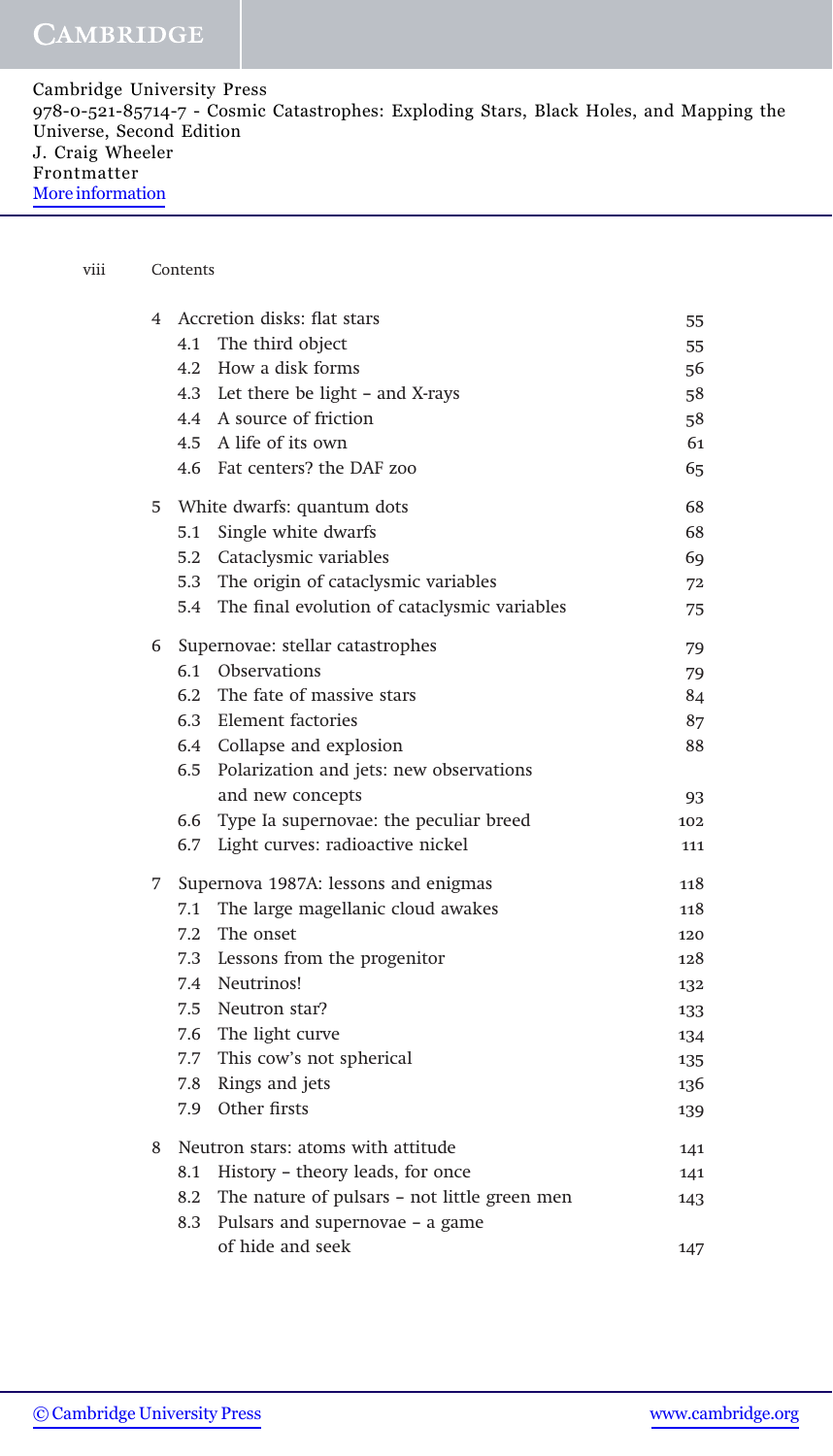|       |                                                 | Contents |
|-------|-------------------------------------------------|----------|
|       |                                                 |          |
| 8.4   | Neutron star structure – iron skin and          |          |
|       | superfluid guts                                 | 148      |
| 8.5   | Binary pulsars - "tango por dos"                | 152      |
| 8.6   | X-rays from neutron stars - hints               |          |
|       | of a violent Universe                           | 156      |
| 8.7   | X-ray flares - a story retold                   | 162      |
| 8.8   | The Rapid Burster - none of the above           | 165      |
| 8.9   | Millisecond pulsars                             | 167      |
| 8.10  | Soft gamma-ray repeaters - reach out            |          |
|       | and touch someone                               | 170      |
|       | 8.11 Geminga                                    | 174      |
| 9     | Black holes in theory: into the abyss           | 176      |
| 9.1   | Why black holes?                                | 176      |
| 9.2   | The event horizon                               | 179      |
| 9.3   | Singularity                                     | 180      |
| 9.4   | Being a treatise on the general nature of death |          |
|       | within a black hole                             | 182      |
| 9.5   | Black holes in space and time                   | 183      |
| 9.6   | Black-hole evaporation: Hawking radiation       | 195      |
| 9.7   | Fundamental properties of black holes           | 198      |
| 9.8   | Inside black holes                              | 199      |
| 10    | Black holes in fact: exploring the reality      | 207      |
| 10.1  | The search for black holes                      | 207      |
| 10.2  | Cygnus X-1                                      | 209      |
| 10.3  | Other suspects                                  | 211      |
| 10.4  | Black-hole X-ray novae                          | 213      |
| 10.5  | The nature of the outburst                      | 215      |
| 10.6  | Lessons from the X-rays                         | 216      |
| 10.7  | SS 433                                          | 219      |
| 10.8  | Miniquasars                                     | 221      |
| 10.9  | Giants among us                                 | 223      |
| 10.10 | The middle ground                               | 227      |
| 11    | Gamma-ray bursts, black holes and the Universe: |          |
|       | long, long ago and far, far away                | 229      |
| 11.1  | Gamma-ray bursts: yet another cosmic mystery    | 229      |
| 11.2  | The revolution                                  | 233      |
| 11.3  | The shape of things                             |          |
|       |                                                 | 239      |

 $i\mathbf{x}$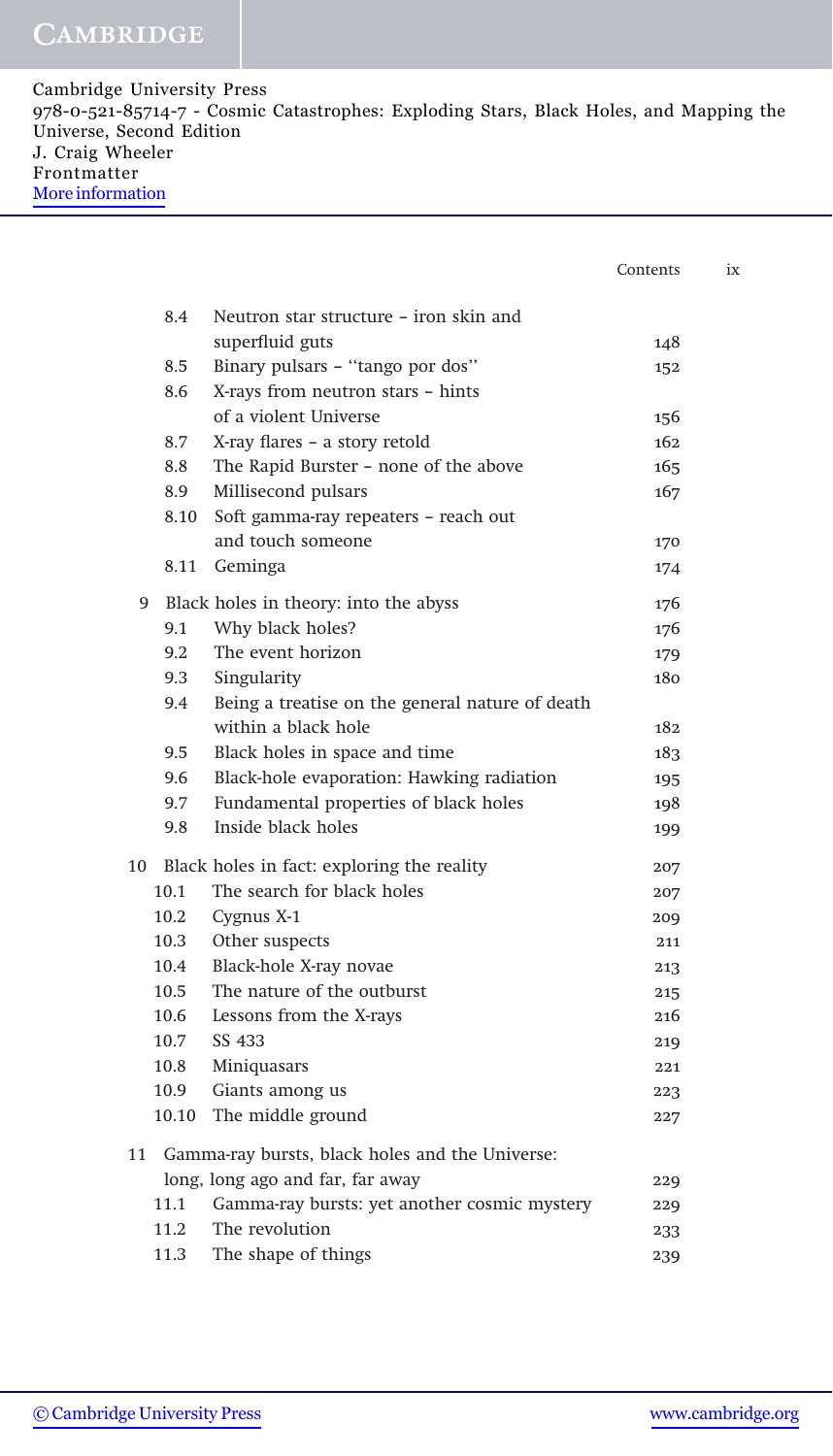| Cambridge University Press                                                             |  |
|----------------------------------------------------------------------------------------|--|
| 978-0-521-85714-7 - Cosmic Catastrophes: Exploding Stars, Black Holes, and Mapping the |  |
| Universe, Second Edition                                                               |  |
| J. Craig Wheeler                                                                       |  |
| Frontmatter                                                                            |  |
| More information                                                                       |  |

|       | 11.4 | The supernova and gamma-ray-burst connection        | 246 |
|-------|------|-----------------------------------------------------|-----|
|       | 11.5 | The possibilities: birth pangs of black holes?      | 251 |
|       | 11.6 | The short hard bursts                               | 255 |
|       | 11.7 | The future                                          | 258 |
|       | 11.8 | The past in our future: the Dark Ages               | 259 |
| 12    |      | Supernovae and the Universe                         | 263 |
|       | 12.1 | Our expanding Universe                              | 263 |
|       | 12.2 | The shape of the Universe                           | 264 |
|       | 12.3 | The age of the Universe                             | 266 |
|       | 12.4 | The fate of the Universe                            | 269 |
|       | 12.5 | Dark matter                                         | 270 |
|       |      | 12.6 Vacuum energy - Einstein's blunder that wasn't | 272 |
|       | 12.7 | Type Ia supernovae as calibrated candles            |     |
|       |      | and understood candles                              | 273 |
|       | 12.8 | Supernovae and cosmology                            | 275 |
|       |      | 12.9 Acceleration!                                  | 278 |
|       |      | 12.10 The shape of the Universe revisited           | 281 |
|       |      | 12.11 Dark energy                                   | 282 |
|       |      | 12.12 The fate of the Universe revisited            | 284 |
|       |      | 13 Wormholes and time machines: tunnels in          |     |
|       |      | space and time                                      | 286 |
|       |      | 13.1 The mystery of time                            | 286 |
|       |      | 13.2 Wormholes                                      | 286 |
|       |      | 13.3 Time machines                                  | 292 |
|       |      | 14 Beyond: the frontiers                            | 297 |
|       | 14.1 | Quantum gravity                                     | 299 |
|       | 14.2 | When the singularity is not a singularity           | 302 |
|       | 14.3 | Hyperspace perspectives                             | 308 |
|       |      | 14.4 String theory                                  | 310 |
|       | 14.5 | Brane worlds                                        | 317 |
|       | 14.6 | A holographic Universe                              | 322 |
|       | 14.7 | Coda                                                | 326 |
| Index |      |                                                     | 328 |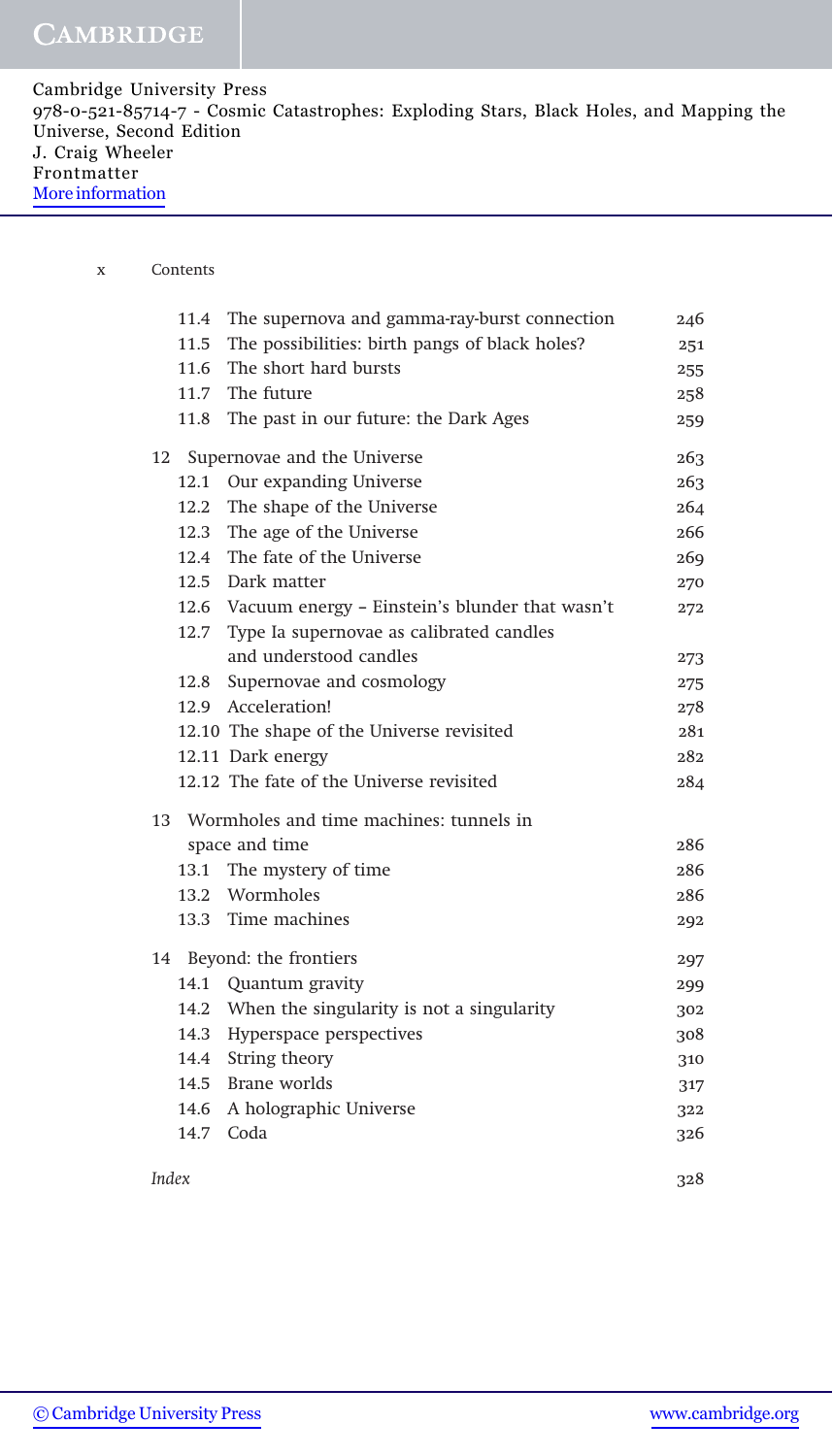Preface

The core of this book concerns supernovae, my principal research interest, but the broader theme is the connection of these cosmic catastrophes with the sweep of intellectual ferment in astrophysics. The story leads from the birth, evolution, and death of stars to the notion of complete collapse in a black hole, to wormhole time machines, the possible birth of new universes, and the prospect of a conceptual revolution in our views of space and time in a ten-dimensional string theory.It is all one glorious, interconnected Universe, both physically and intellectually.Or maybe there are more than one.

In terms of astrophysical connections, the book reaches back to the origins of stars and how they evolve, treats the mechanisms of supernovae, and then moves forward to the compact progeny of supernovae - neutron stars and black holes. Neutron stars are presented in all the variety we know today – pulsars, millisecond pulsars, binary pulsars, magnetars, and X-ray sources both steady and transient.The concrete manifestation of black holes in observational astronomy, especially in binary stellar systems, is described. Topics that have come to light as the book was being written, soft gamma-ray repeaters and the revolution in cosmic gamma-ray bursts, are presented.The scientific background is given in order to understand what kind of supernovae are used to produce the radical notion of the acceleration of the Universe, and how and why. Similar background aids in making the connection between flaring gamma-ray sources and compact objects.

A parallel theme is not the objects themselves, but the intellectual framework that underlies our study and the limits to which it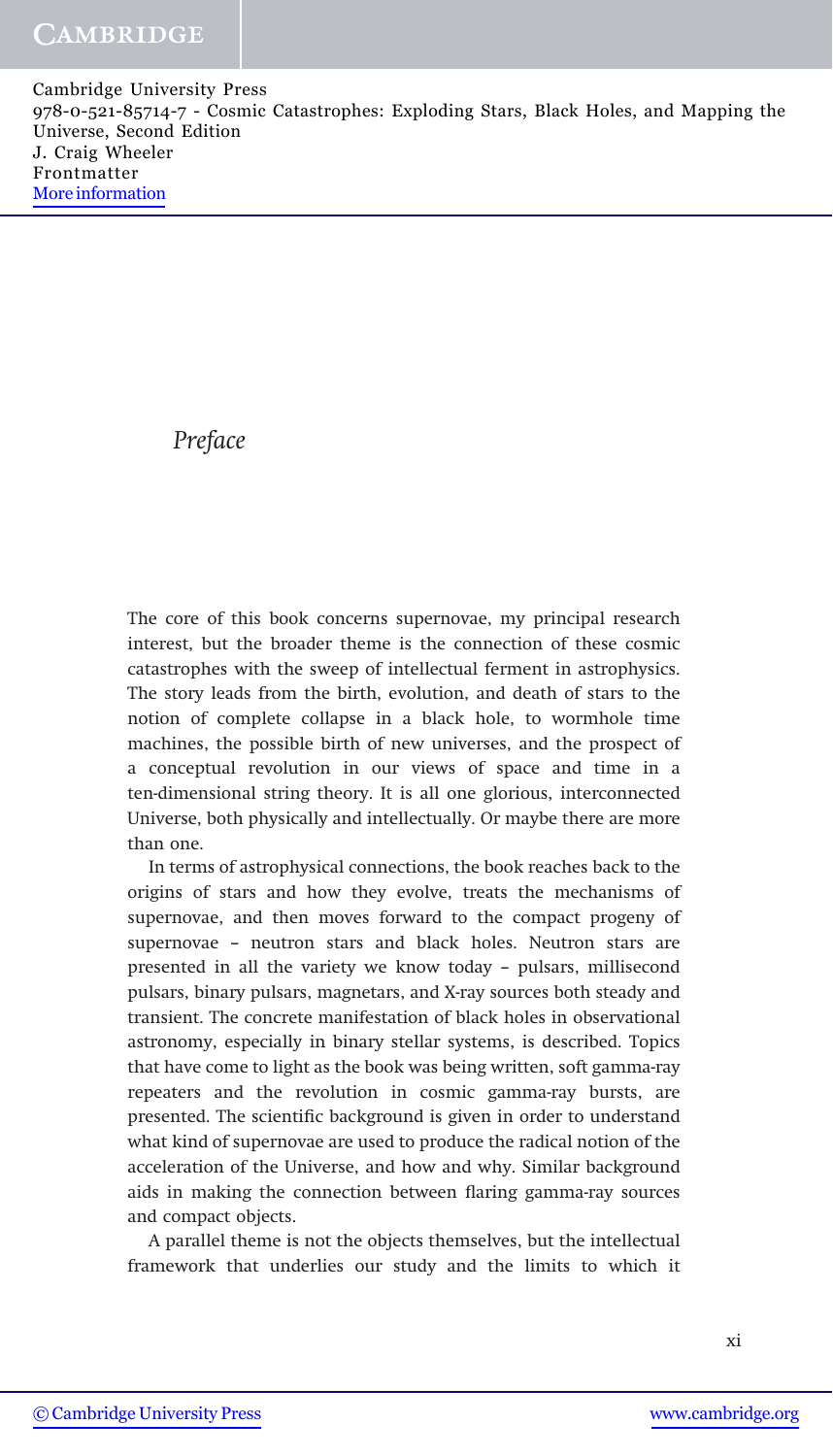#### xii Preface

currently extrapolates.This involves discussions of the physics of the twentieth century, the quantum theory and Einstein's gravity, how they collide, and the prospects for reconciliation. In the process, the concept of gravity as curved space is shown to lead to radical notions, such as time machines and baby bubble universes.The promise of string theory to give a unifying view and to open new conceptual windows is illustrated.

Because I have used and intend to use this book for classes, I have, for completeness, written about topics that have been presented before: the basics of stellar evolution, the discovery and interpretation of pulsars, the nature of space and time in the vicinity of black holes, and the more recent topics, such as wormholes and the promise of string theory.I have presented this material in my own style and hope that there is some benefit to seeing it again. In addition, I have tried to present this material in a broad context that gives it a different perspective to that of previous treatments.

There are other topics that I have stressed here because they are of crucial importance and because they tend to get overlooked. One of these is binary-star evolution.When I began to teach this material, there was scarcely any mention of binary stars in introductory astronomy texts, save perhaps for a mention of eclipses and visual and spectroscopic binaries. Current texts are much better, but this topic is so fundamental that I am compelled to present it in some detail. Supernova researchers believe many supernovae depend incidentally or critically upon their being in binary systems. Much of what we know about neutron stars follows from their being in binaries.The only way we know about stellar-mass black holes is by discovering them in binary systems. Many books on black holes concentrate on the supermassive variety in galactic nuclei and scarcely mention those in binary systems, never mind the amazing array of phenomenology associated with them and the reasons for it.I have thus devoted a chapter to discussing the systematics of Roche lobes, mass transfer, and common envelopes, the language of this field that is often passed over in books of this kind.

A closely related topic is that of accretion disks.The study of disks has become an industry unto itself, but these objects are rarely presented with the background of how they work and why they are so important to the topics of this book, from the evolution of Type Ia supernovae to binary neutron stars to binary black holes to the cosmic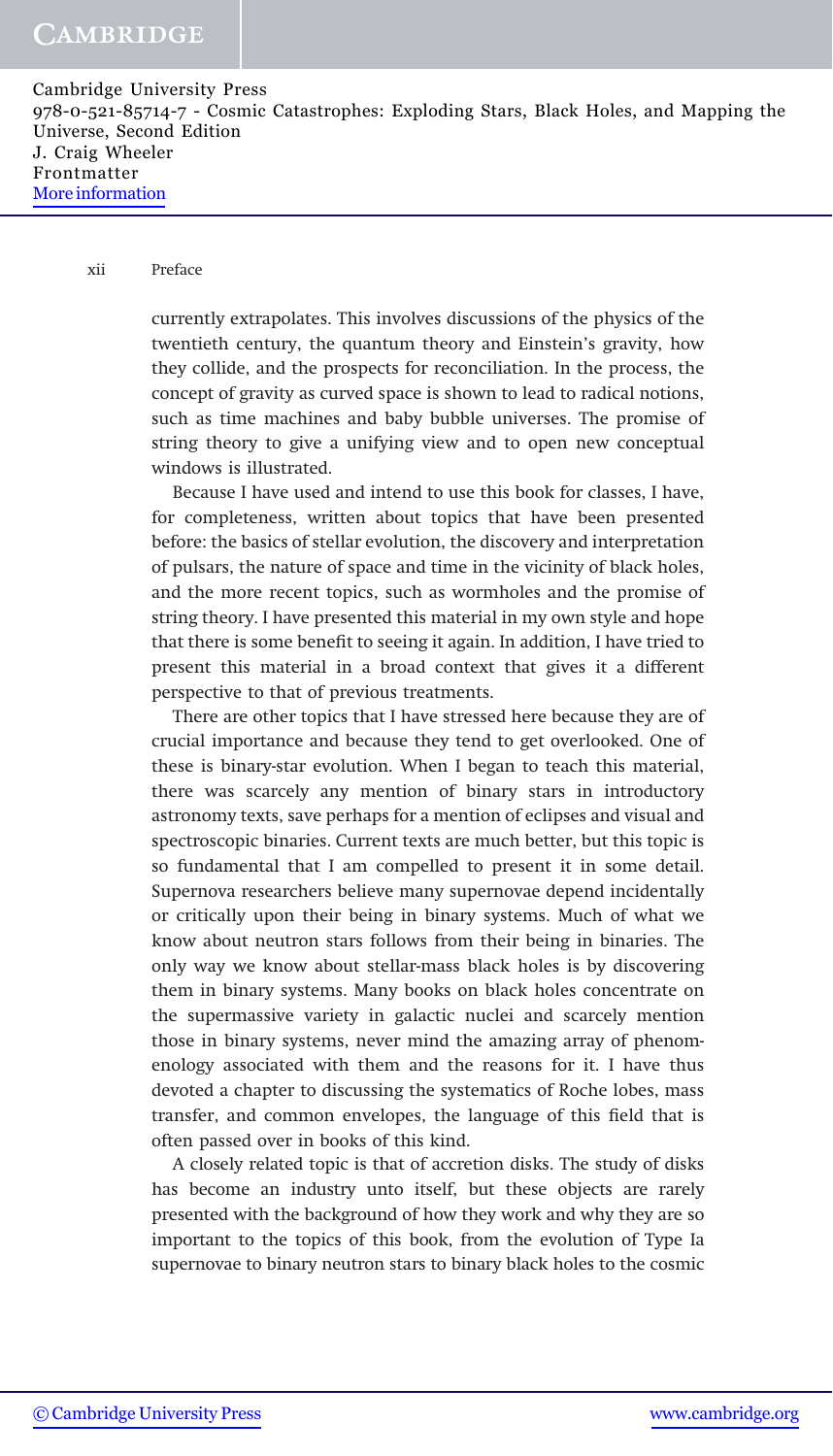Preface xiii

gamma-ray bursts. Accretion disks have a life of their own, with instabilities that cause them to flare and attract the attention of astronomers.With the exception of venerable old Cygnus X-1 and a few others, all the host of new black-hole candidate discoveries are due to flaring systems. The most plausible mechanism for the flaring is associated with the disk. Accretion disks also merit a separate chapter.

I have also included topics that, although the subject of many articles in popular science literature, have not, to my knowledge, been incorporated in a book where the relevant background can be laid out in advance and the story told as an integral part of modern astrophysics.There are three examples of that, all of which have "exploded" in the past year. One is the proof that the soft gamma-ray repeaters involve exceedingly strongly magnetized neutron stars – magnetars in the language of my colleague Robert Duncan. Another story is the amazing array of developments that have followed since the discovery of the first optical counterparts of the cosmic gammaray bursts, not the least of which, to someone of my bent, is the association of one with a supernova.In each of these cases, to understand the story behind the headlines fully, one needs to know the relation of the topic to stellar evolution, the ideas behind the birth of neutron stars and black holes, the significance of supernovae that show a paucity of hydrogen and helium, and the nature of binary star evolution.Last, but certainly not least, is the use of supernovae to measure distances on cosmological scales.The tentative result, that the Universe is accelerating, was recently proclaimed the scientific breakthrough of the year 1998 by Science Magazine. Here I have the opportunity to tell the story in terms of the history of the topic as well as the astrophysical background involving binary-star evolution, specific supernova mechanisms, and the elements of cosmology.

The seeds of this book were planted in 1975. My colleague, R.Edward Nather, invented a course at the University of Texas called Astronomy Bizarre. The purpose of this course was to tell the story of the Universe from the big bang onward, rather than from the Solar System outward as is traditional for introductory astronomy courses, and to introduce some of the exotica of astronomy for which one has little time in the standard introductory course for nonscience majors. Nather taught the first version of this course just after I arrived at the University of Texas. The prerequisite of a standard introductory astronomy course was omitted from the catalog. More than 300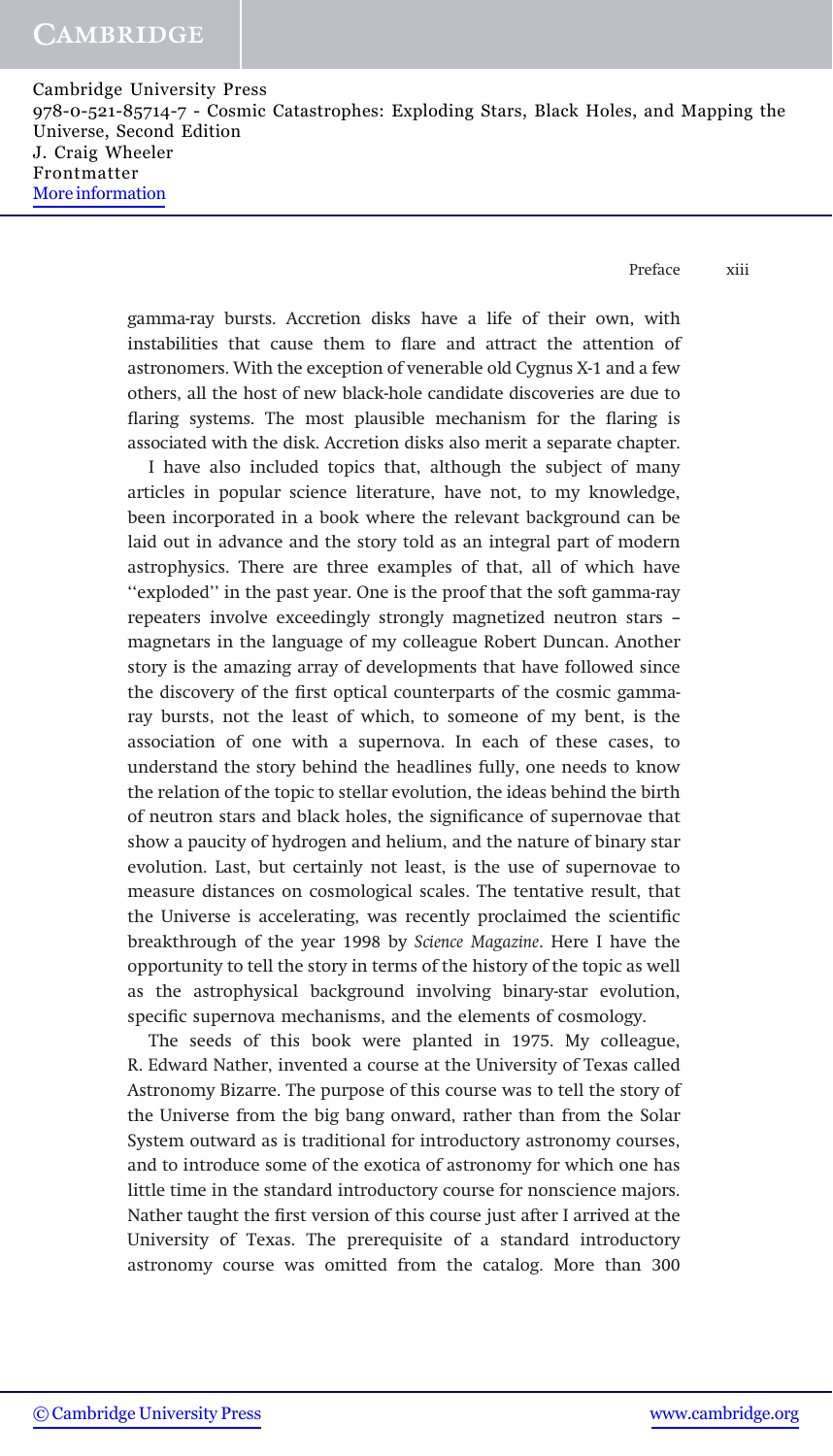#### xiv Preface

students registered, and a second section had to be opened.I was assigned that section and have been teaching some version of the course for the last 25 years.This book represents some of the material I have developed for the course.

Nather and I planned to write a book based on his original Astronomy Bizarre syllabus.We wrote a draft, but the project foundered for various reasons. The material that ended up in this book is very different from that first draft, but the early introduction of the notion of conserved quantities is a vestige of that work, and I thank Ed for that idea.

Astronomy Bizarre was such a successful course that it evolved to encompass several versions.Over the years, I inherited the course that concentrated on stars.To keep my teaching fresh, I have regularly changed the content of the course. Sometimes I concentrate on supernovae and closely related topics. Other times, I have taught the whole course just on black holes and related ideas.I have taught it sometimes to a small class required to do substantial writing. To stay current, I have added new material as new developments have come along, a never-ending process in astrophysics.

As I have taught the course, I have had to wrestle with how to portray the complex and fascinating ideas of astrophysics to classes of bright, interested, but nontechnically trained students.This book also represents a compilation of the ideas I like to try to explain to popular audiences and the techniques I have developed to accomplish this. One of the ideas with which I am most pleased is blowing up a balloon and turning it inside out to portray the embedding diagram of the curved space around a black hole.I have also tinkered with the vocabulary. In many cases, I adopt the jargon of astronomy and endeavor to define and explain it. In other cases, I have invented new phrases.I did not think that the term ''degeneracy'' carried much import for a popular audience, even after an attempt to explain it.I have thus referred to a ''quantum pressure'' rather than ''degeneracy pressure,'' feeling that this term gets the basic point across that this pressure is different in a fundamental way from that exerted by a gas of hot plasma.I trust that these attempts to make the material accessible to nonscience-major students have some value for audiences beyond the lecture hall.

In addition to the various themes of the book I outlined earlier, I have emphasized several physical themes that tie together various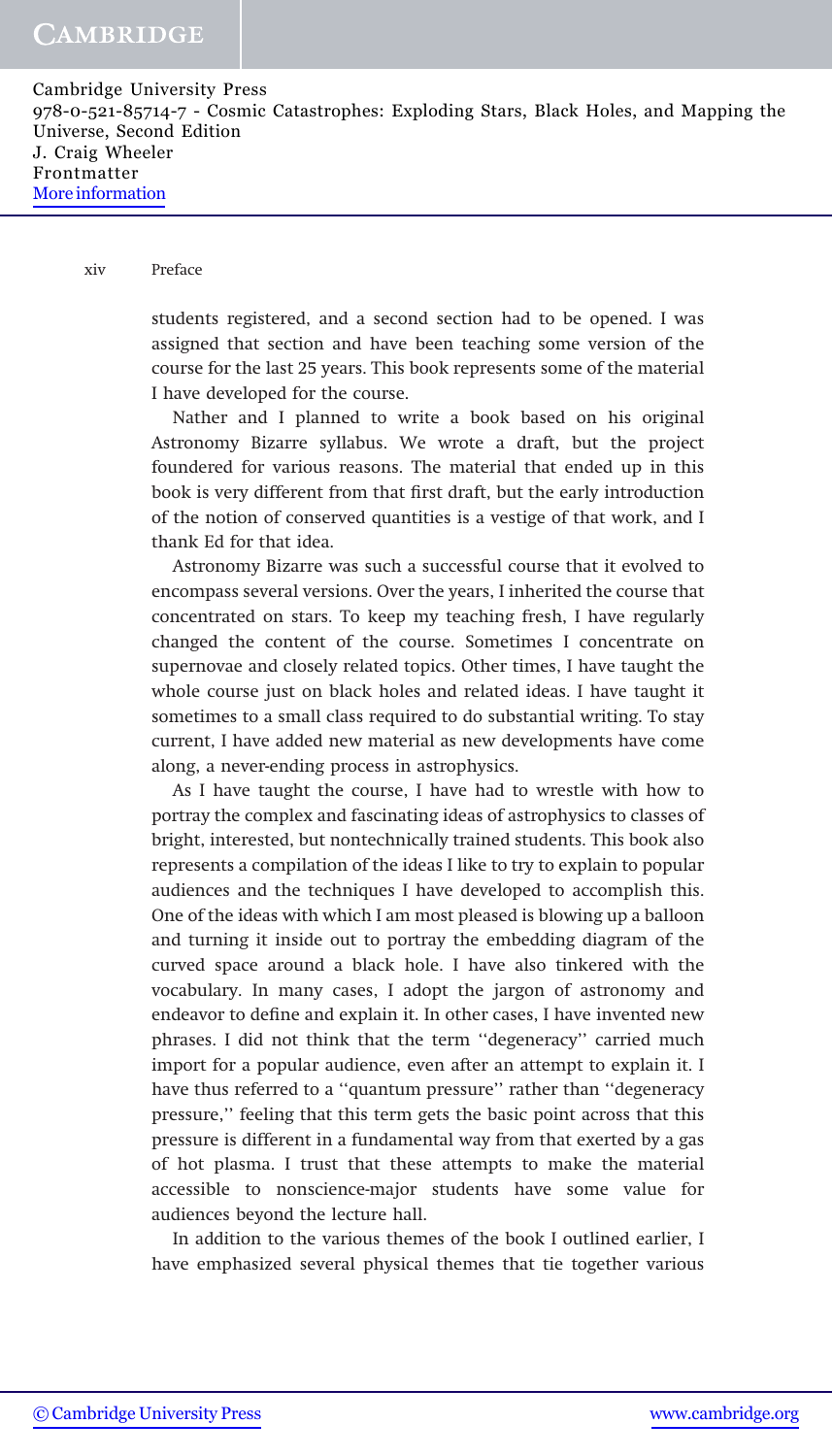Preface xv

topics of the course.I stress the difference between stars supported by thermal pressure and those supported by the quantum pressure, why one results in regulated nuclear burning and one leads to stellar explosions.These lessons are used throughout stellar evolution, from star formation to hydrogen burning to red-giant formation to the formation of iron cores and the contrasting examples of classical novae and Type Ia supernovae.The nature of the weak interaction and the intimate connection to neutrinos is introduced early and used to relate the topics of the solar-neutrino problem, massive core collapse, and the radioactive decay that powers the light curves of supernovae devoid of extended envelopes of matter at the time of explosion.

Over the years, many friends and colleagues have helped me to understand the material I have tried to synthesize in this book. Any errors of fact or interpretation are mine, not theirs. I am indebted to Ed Fenimore for clarifying the early history of gamma-ray bursts. Special thanks go to Stirling Colgate for his contributions to the research depicted here and for his intensity and wideranging imagination that have stimulated me both scientifically and otherwise.

I am grateful to all my students over the years as I have developed and altered the course. Their feedback has allowed me to better understand what works and what does not.In the spring of 1998, I made this feedback more concrete by offering extra credit to students in my Astronomy Bizarre class who would make comments on clarity and errors in the draft of the book I was using for class.Many of them made very valuable suggestions that I have incorporated. Among these people were Ramesh Dhanaraj, Angela Entzminger, Laura Tamayo Gamborino, John Going, Jonathan Hurley, John Kendall, Sara Keyes, Rubi Melchor, Siddarth Ranganathan, Natalie Sidarous, Benjamin Tong, and Victor Yiu.

I am also grateful to Adam Black of Cambridge University Press for his enthusiasm for this book and especially to Timothy Jones whose magic with computer illustration has brought many ideas to life.

#### preface to the second edition

I was very distracted with supernova 1987A and chairing my department when Kip Thorne and Igor Novikov wrought the revolution in thinking about wormholes and time machines that is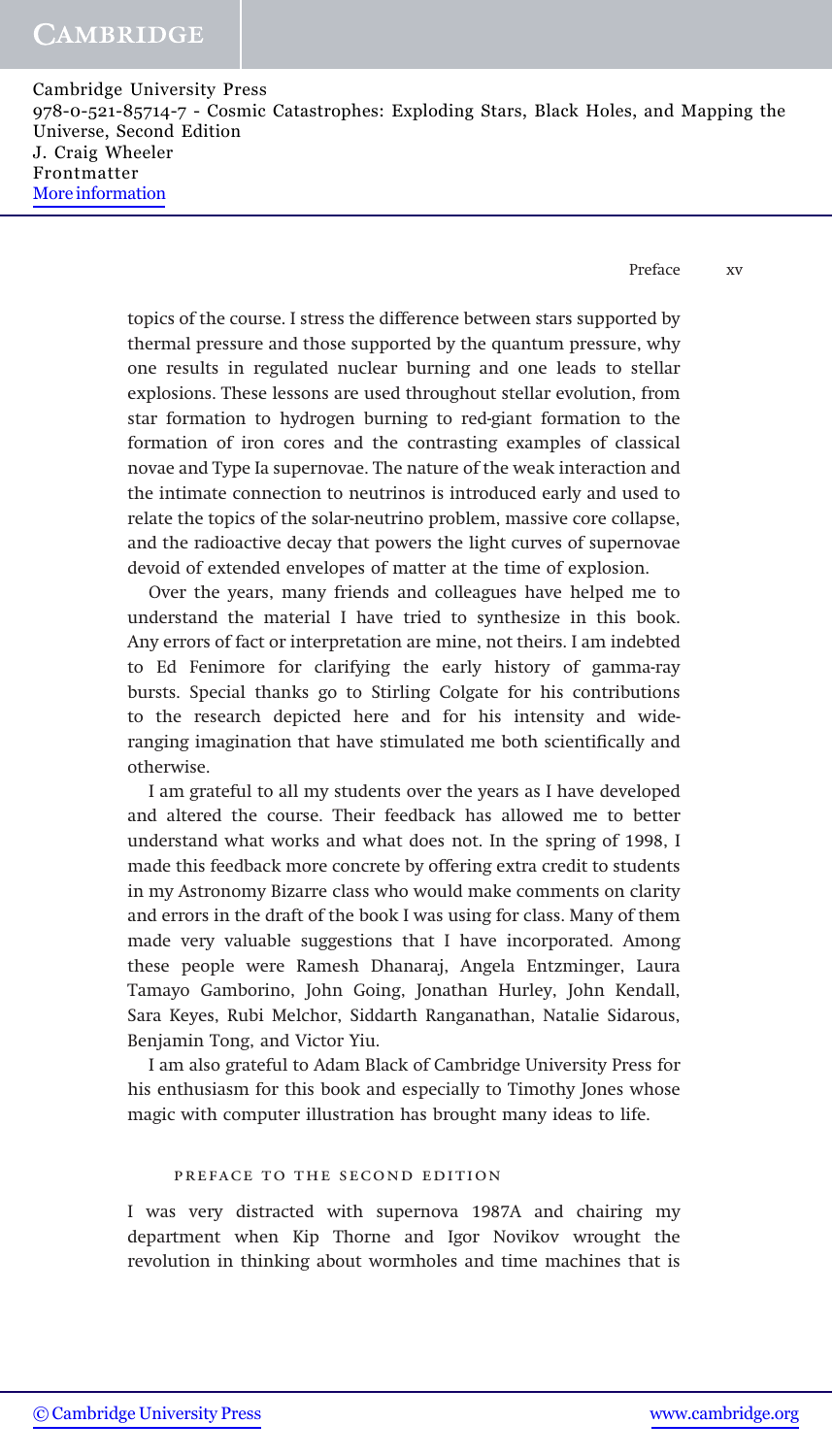#### xvi Preface

now the topic of Chapter 13 in this revised edition.I was rather chagrined that I had been so myopic as to miss this development.As it happened, another intellectual revolution occurred in the late 1990s that I also missed out on, partly because I was laboring to finish the first edition of this book.That was the startling understanding by Lisa Randall and Raman Sundrum that there might exist large extra dimensions that nevertheless leave gravity acting essentially as an agent of three-dimensional space.I am not, nor will ever be, an expert in this, but this sort of intellectual development is just the type of thing that I like to try to capture and describe to the students in my class.The topic belonged in the book, but I missed out.In this edition I have tried to capture some of the spirit of this development and the reasoning behind it.

While little else can compete with this dramatic breakthrough, astronomy, astrophysics, and cosmology rush on. There were plenty of other developments over the last few years that required modification of my lecture notes and the first edition of the book. In addition, I have attempted to correct all the errors that ''alert readers'' brought to my attention in the first edition.Any remaining are my responsibility.

The change that draws most deeply on my personal research is the growing understanding that supernovae are aspherical.Core-collapse supernovae are especially so, but the thermonuclear explosions of Type Ia supernovae are also showing significant and fascinating irregularities. The first edition contained glimmers of the asymmetries in core collapse, but the current edition contains a whole section in Chapter 6 on the observational and theoretical developments pertaining to that deepening understanding. The opening discussion in Chapter 6 of observations of supernovae has also been modified appropriately to elucidate the apparent correlation of compact objects and asymmetric, jet-like, extended remnants, a point not yet made in the formal research literature. The section on Type Ia supernovae has also been lightly updated to reflect this aspect and other developments.Chapter 7 on supernova 1987A has also been updated to emphasize the ongoing collision of the ejecta with the inner ring and the evidence for the asymmetry of the ejected matter.I added an arrow to the photograph showing the location of the star that blew up as SN 1987A.This allowed me to replace the associated impossibly obscure figure caption that attempted to describe the location of the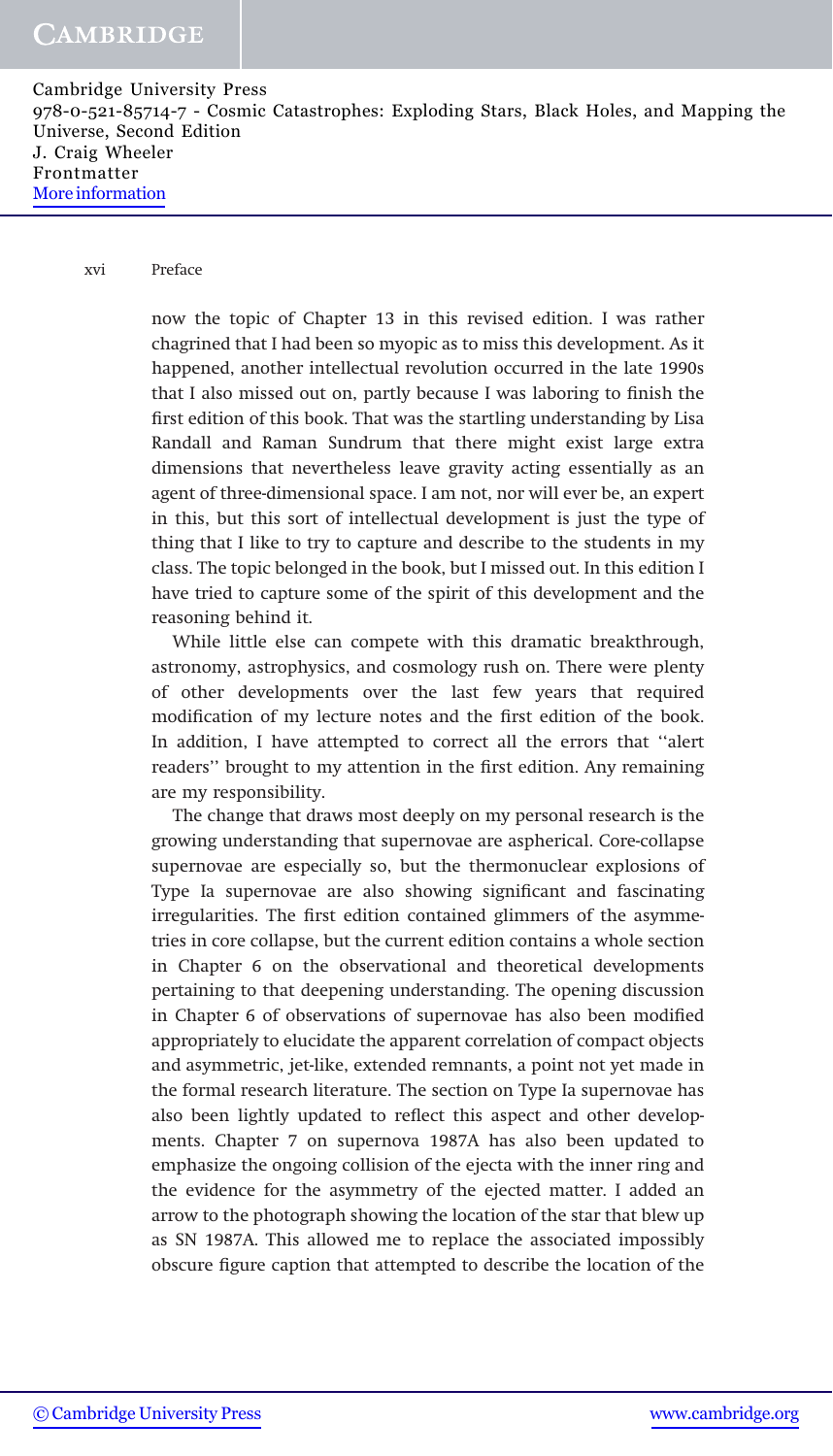Preface xvii

small black dot in words (backwards giraffe heads entered here), that no one understood, with the simple expedient of a graphical aid.

Chapter 8 on neutron stars has been updated to reflect the dramatic observations of recent giant flares from soft gamma-ray repeaters, otherwise known as magnetars.I have left Chapter 9 on black-hole theory virtually unchanged, with the exception of adding a muchneeded schematic figure of the insides of a rotating black hole. For Chapter 10 on observing black holes, I added some discussion of supermassive black holes that was needed for context, even though this book is mostly stellar in theme. The remarkable discovery that the mass of these black holes is directly connected in some way to the mass and structure of the much more massive galactic bulges that house them was too important to pass up.That also set the context for a new and important section on the possible existence of intermediatemass black holes.

To make the rest of the book work and give me room to talk about the Randall/Sundrum revolution, I had to do some wholesale re-structuring of the remainder of the book.I split off the discussion of gamma-ray bursts to be the sole topic of a new Chapter 11.That gave me space to describe the onrush of developments in that field. One was the proof in 2003 that long gamma-ray bursts are intimately related to supernovae. Another was the establishment that gamma-ray bursts emit their intense energy in tightly collimated beams, a notion that was just being developed as the first edition went to press. I also dawdled getting the second edition revised long enough to be able to describe the most recent revelation in this game: that the short gamma-ray bursts are also explosions in very distant galaxies, but with properties that distinguish them from their observationally more common long cousins.

The material in Chapter 12 is mostly that from the first edition on the discovery with supernovae of the remarkable acceleration of the Universe, but now set out in its own chapter.That gave me room to expand on the conceptual background of this topic: what we knew, or thought we knew, about the age, shape and fate of the Universe.I have also included a discussion of dark matter. This topic does not relate to the theme of stars very directly, but it is so important in modern cosmology, and its quantity was also elucidated by the supernova cosmology and related work, that this was a required addition. Discussing dark matter is also necessary to compare and